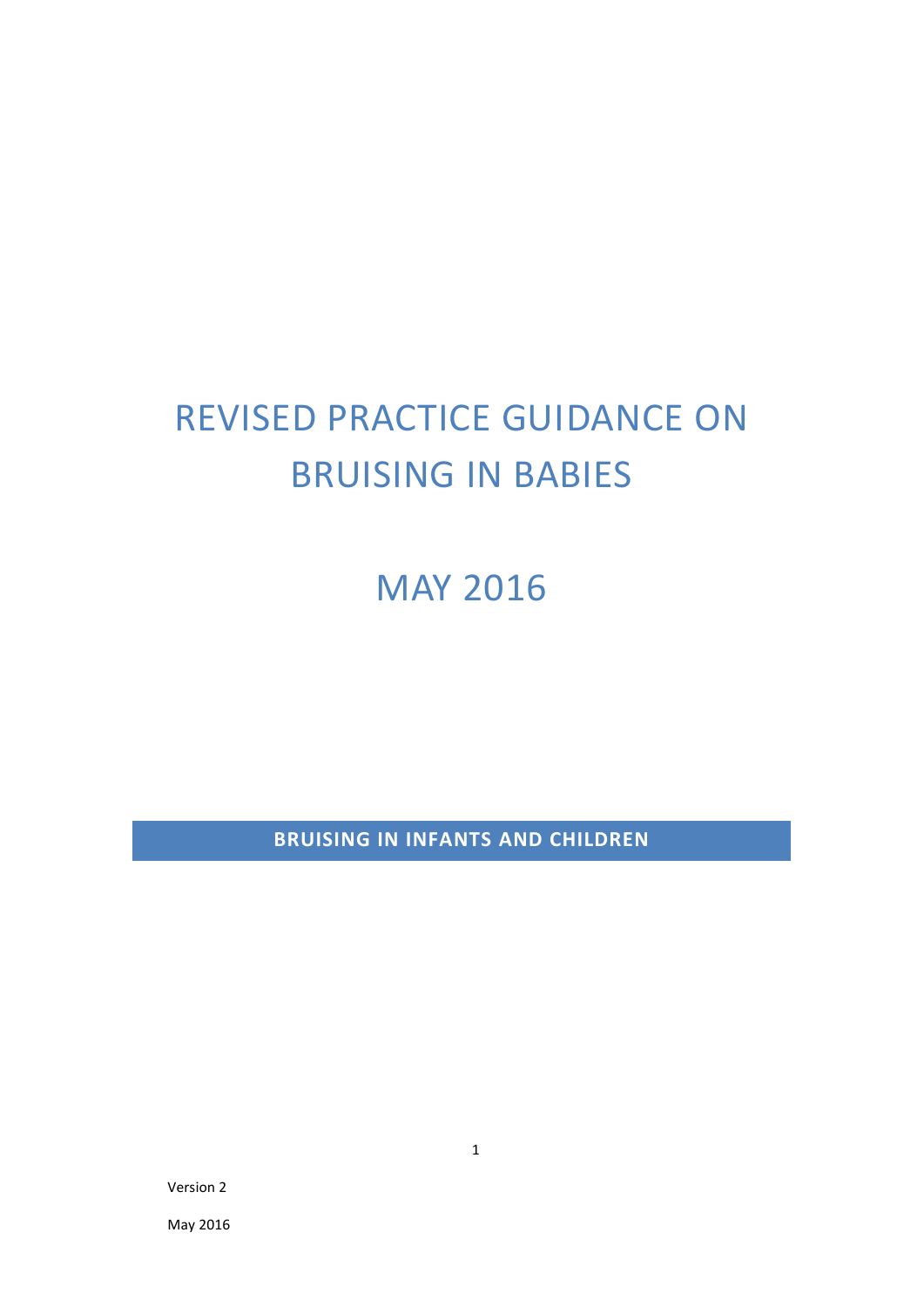## **1.1WHAT IS THIS GUIDANCE ABOUT?**

Bruising is the commonest injury encountered when children have been physically abused, however, children will always sustain bruises as a consequence of simple accidents. There are some skin markings which can look similar to bruises and there are medical conditions which can cause bruising. This guidance aims to assist professionals

- Understand the causes of bruising in infants, children and young people
- Understand the importance of bruising in infants (less than one year of age) as an indicator of physical abuse
- Clarify the arrangements between health and social care colleagues in relation to the investigation of bruising in children and young people

## 1.2 WHO IS THIS GUIDANCE FOR?

All professionals who work with children, young people families and carers

# **2.WHAT FACTORS ARE IMPORTANT IN DISTINGUISHING ACCIDENTAL BRUISES FROM PHYSICAL ABUSE**

A bruise should never be interpreted in isolation and must always be assessed in the context of the child's medical and social history, developmental stage and explanation given.

#### 2.1 RISK FACTORS FOR ABUSE

Look for known risk factors for abuse and neglect in the child (eg premature birth, disability, and unwanted pregnancy) and the adults

May 2016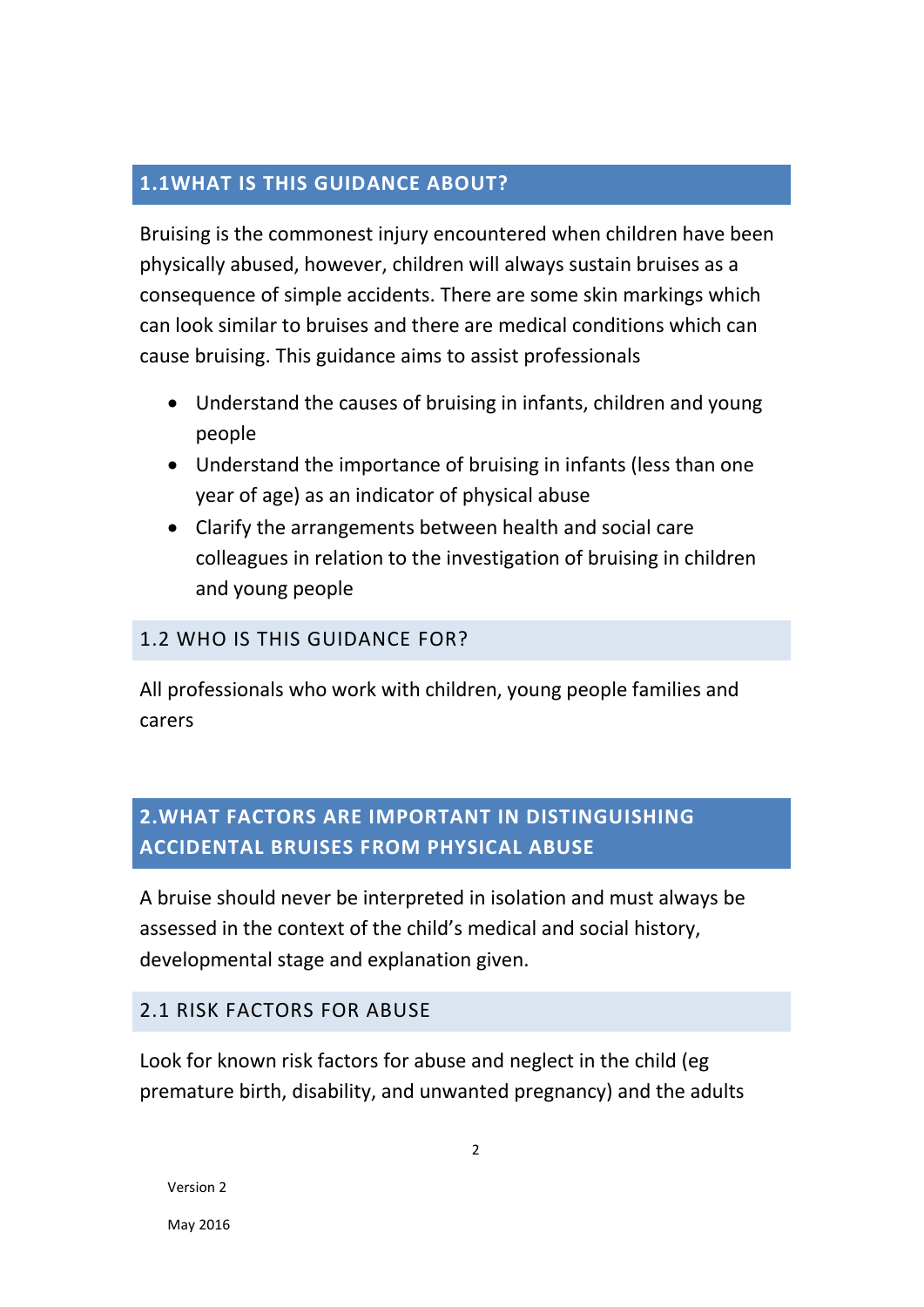who care for the child (alcohol and drug use, domestic abuse, mental health and learning difficulties, poverty). Contrary to popular belief, boys do not sustain more bruises than girls

#### 2.1 PRESENTATION

#### Consider **the presentation of the bruise**

- Was it delayed?
- Was it found incidentally during another contact or appointment (eg whilst giving immunisations)
- Was it described to a professional and is no longer visible

#### Is the **explanation for the bruise**:

- Inadequate (e.g. bruising on the chest from rolling onto a dummy)
- Inconsistent with the child's development stage (e.g. sustained when rolled off bed when child not yet rolling)
- Inconsistent over time or confused such that the explanation that is difficult to understand or visualise

## 2.3 AGE AND STAGE OF DEVELOPMENT OF THE CHILD

Accidental bruising is strongly related to mobility. This is reflected in both national evidence and the learning from local serious case reviews.

- Once children are mobile they sustain bruises from everyday activities and accidents;
- Bruising in a baby who is not yet crawling, and therefore has no independent mobility, is very unusual - 'Those that don't cruise rarely bruise';
- Only one in five infants who is starting to walk by holding on to the furniture has bruises;
- Most children who are able to walk independently have bruises;
- Bruises usually happen when children fall over or bump into objects in their way.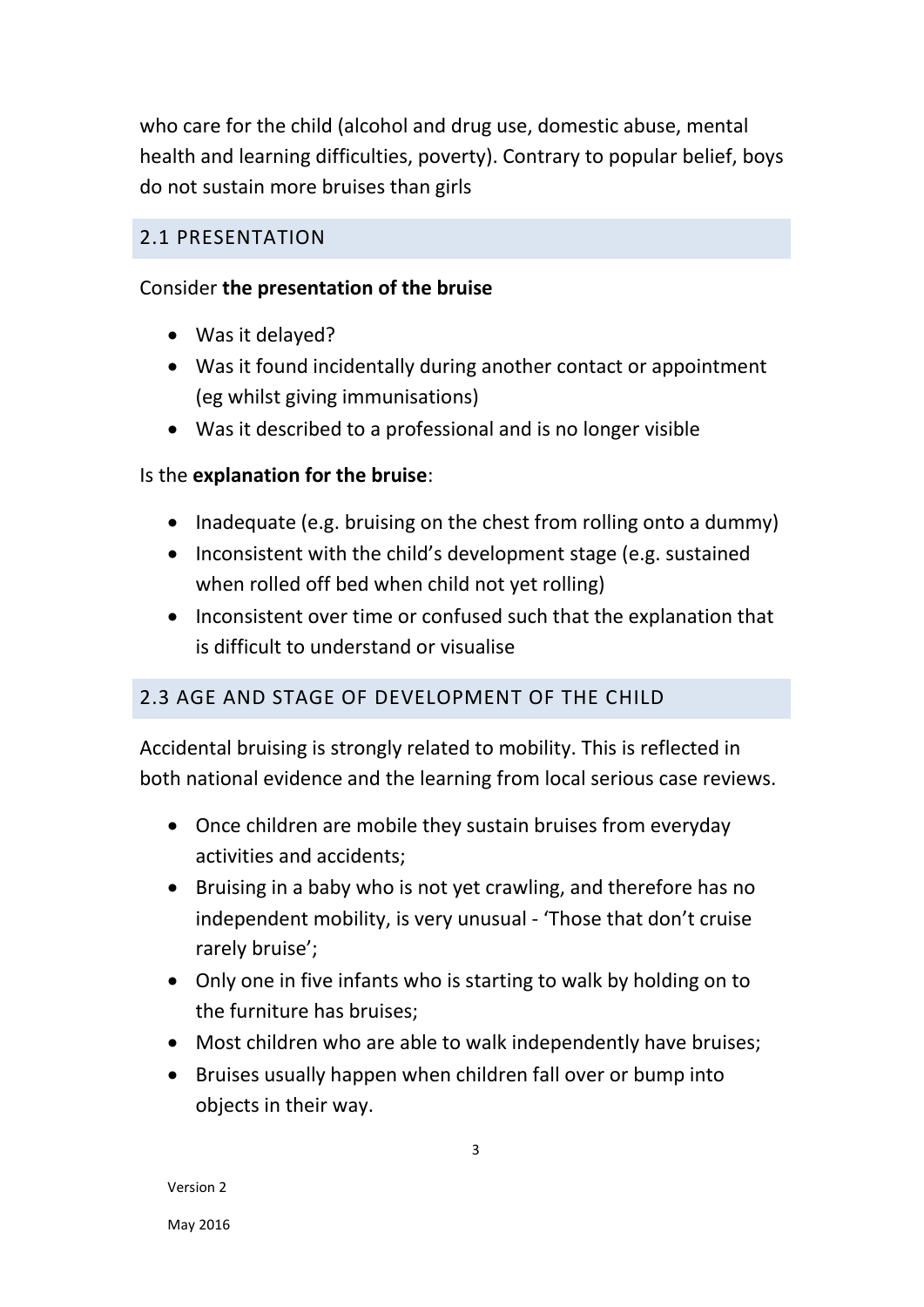#### 2.4 THE LOCATION OR PATTERN OF BRUISING

In mobile children bruising that suggests the possibility of physical child abuse includes:

- Bruises on any non-bony part of the body or face including the face, back, abdomen, arms hands, eyes, ears and buttocks;
- Multiple bruises in clusters;
- Multiple bruises of uniform shape;
- Bruises in the shape of a hand, ligature, stick, teeth mark, grip or implement.
- Bruises with petechiae (dots of blood under the skin) around them

#### **3 WHEN TO REFER?**

Hence, bruising in children who are not independently mobile including bruises in babies should raise concern about the possibility of physical child abuse and a bruise or suspicious mark in this group, however small, which does not have an adequate explanation of a significant event which fits with the child's developmental level, with appropriate parental/carer response should be referred to children's social care.

## **4. STRATEGY DISCUSSION**

The social worker should then arrange a strategy discussion with police and a consultant paediatrician to discuss the need for section 47 enquiries. If the meeting concludes the threshold for section 47 is met, then a Child Protection medical should be considered. This will usually involve arranging a medical examination. If there are issues regarding how consent will be obtained, communication difficulties or other factors which may make the paediatric medical examination complex then consider the inclusion of the paediatrician in the initial strategy discussion.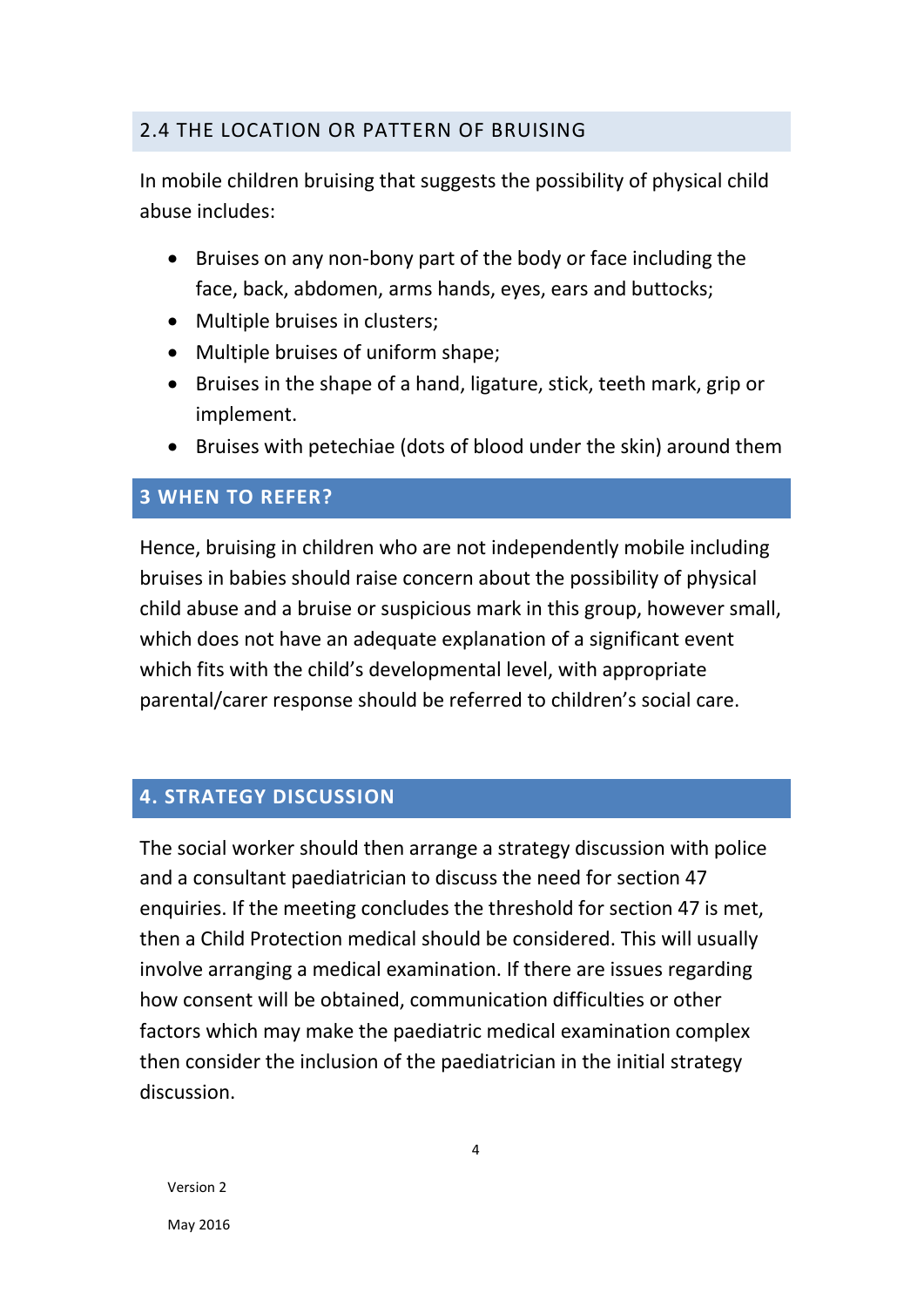The Child Protection Medical can only be carried out during a section 47 investigation and can only be undertaken by a paediatrician. It cannot be undertaken by the family G.P

## **5. WHAT IS REQUIRED TO FACILITATE THE PAEDIATRIC MEDICAL EXAMINATION?**

Paediatric medical examinations for bruising require informed consent from an individual with parental responsibility or in the absence of this a court order directing that a paediatric medical examination takes place. If the injury is thought to have been caused by an implement where practicable this should be brought to the medical examination or images of the implement made available to the examining paediatrician.

## WHAT WILL THE PAEDIATRIC MEDICAL EXAMINATION INVOLVE?

- An detailed history of the injury, medical, developmental, family and social history
- Examination of the child or young person with documentation of injuries on a body map and with photographs
- Medical investigations to look for medical causes of bruising (blood tests) and, in infants, for hidden injuries (x-rays, brain scan and eye examination)

# WHAT SHOULD THE OUTCOME OF THE PAEDIATRIC MEDICAL EXAMINATION

- An opinion as to whether on balance the bruises are accidental or indicative of physical abuse and whether any medical treatment or further investigation is required
- A hand written report of the outcome of the medical examination
- A typed report to the social worker, GP and health visitor or school nurse within three working days